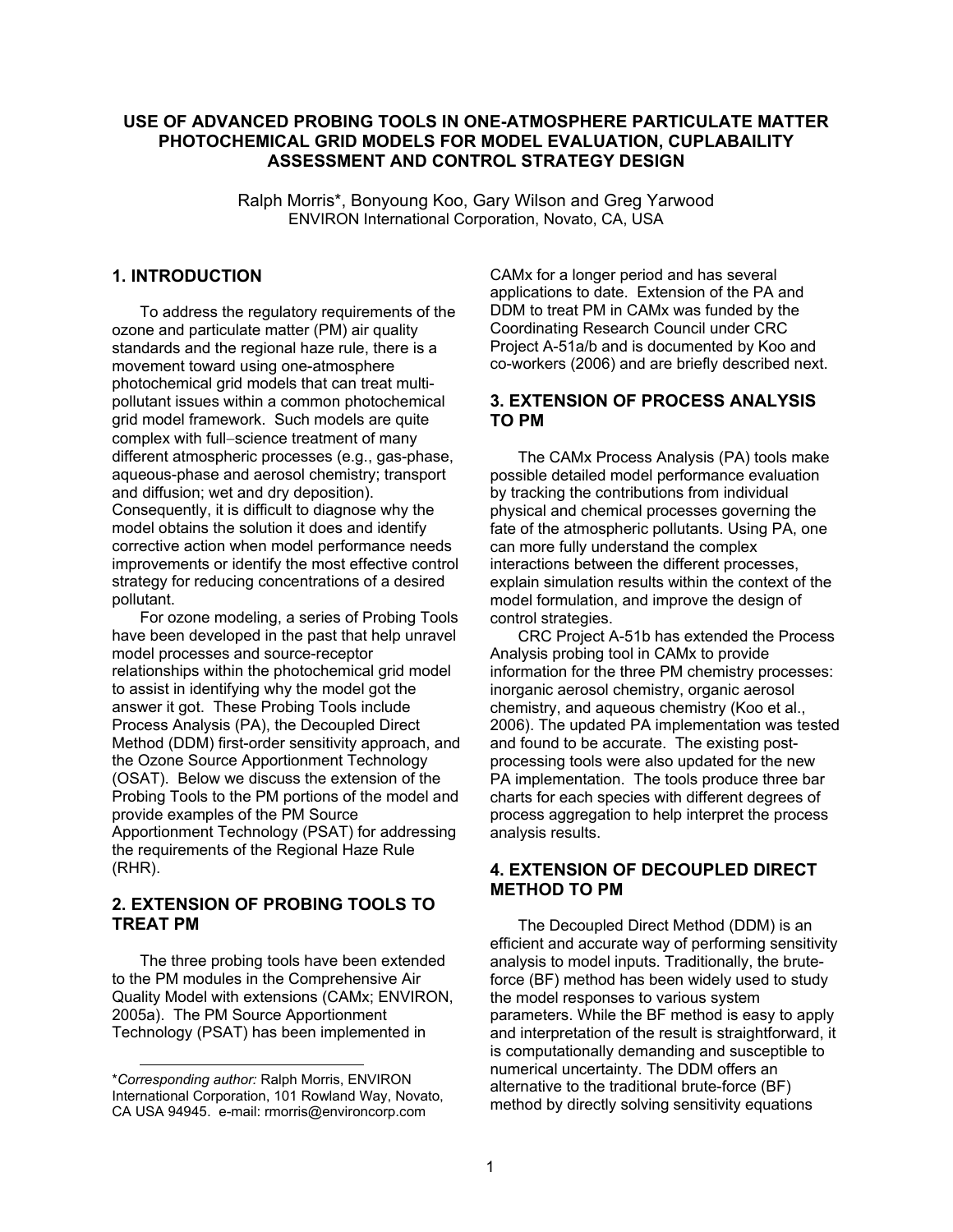derived from the governing equations of the model.

CRC Project A-51a has extended the DDM probing tool in CAMx to include PM chemistry. CAMx PM chemistry consists of three processes: Inorganic aerosol thermodynamics by ISORROPIA, secondary organic aerosol partitioning by SOAP, and aqueous-phase chemistry by RADM-AQ. DDM algorithms were designed and implemented for these three PM modules. Stand-alone model tests for each PM module showed correct implementation and fairly good agreement between the DDM and brute force (BF) methods for 10% input changes.

The completed DDM codes were incorporated into CAMx and tested using a 2-day summer episode for the Eastern US (Koo et al., 2006). In most cases, the DDM first-order sensitivities closely follow those estimated by the BF method. Sensitivities of the organic species involved in SOAP are more linear and agree better between DDM and BF than sensitivities for species involved in ISORROPIA and RADM-AQ (e.g., particulate sulfate, nitrate, ammonium, etc.). Overall DDM performance is in an acceptable range for all species tested.

One of the main advantages of the DDM over the BF method is computational efficiency. As the number of input parameters to which the model sensitivity is calculated increases, the efficiency of calculating the DDM sensitivities becomes higher. When sensitivities are calculated together for 8 input parameters, the DDM is about 1.6 times faster than the BF method.

### **5. PSAT APPLICATION FOR REASONABLE PROGRESS**

# *5.1 Regional Haze Modeling*

Five Regional Planning Organizations (RPO) have been formed in the United States to address the requirements of the RHR. One of these requirements is to demonstrate Reasonable Progress by 2018 toward Natural Conditions in 2064 at Class I areas; Class I areas include specific National Parks and Wilderness Areas. The RPOs are using Photochemical Grid Models (PGMs) to project current (2000-2004) visibility to 2018 that is compared to a Uniform Rate of Progress (URP) goal that is obtained by constructing a linear Glide Slope in deciviews from observed current (2000-2004) visibility to Natural Conditions in 2064.

The Central Regional Air Planning Association (CENRAP) is the RPO for the Central States

charged for demonstrating Reasonable Progress in visibility improvements at Class I areas. CENRAP has performed preliminary modeling using the CMAQ and CAMx models to project visibility conditions in 2018 for comparisons with the URP goal. Figures 1 and 2 display the modeled 2018 visibility projections and comparisons against the URP goal for, respectively, Caney Creek, Arkansas and Big Bend, Texas Class I areas. The 2018 visibility projections at Caney Creek (22.15 dv) almost achieves (98%) the 2018 URP goal (21.07 dv). However, at the Big Bend Class I area the 2018 visibility projection (16.63 dv) only achieves 20% of the reduction needed to achieve the URP goal (14.73 dv). One potential explanation for why Caney Creek achieves the URP goal whereas Big Bend does not is the due to the higher contributions of International Sources that are assumed to remain unchanged between 2002 and 2018, CENRAP decided to investigate this issue using CAMx PSAT.



Arkansas and comparison with the URP Glide Path goal (CENRAP Base18e2).

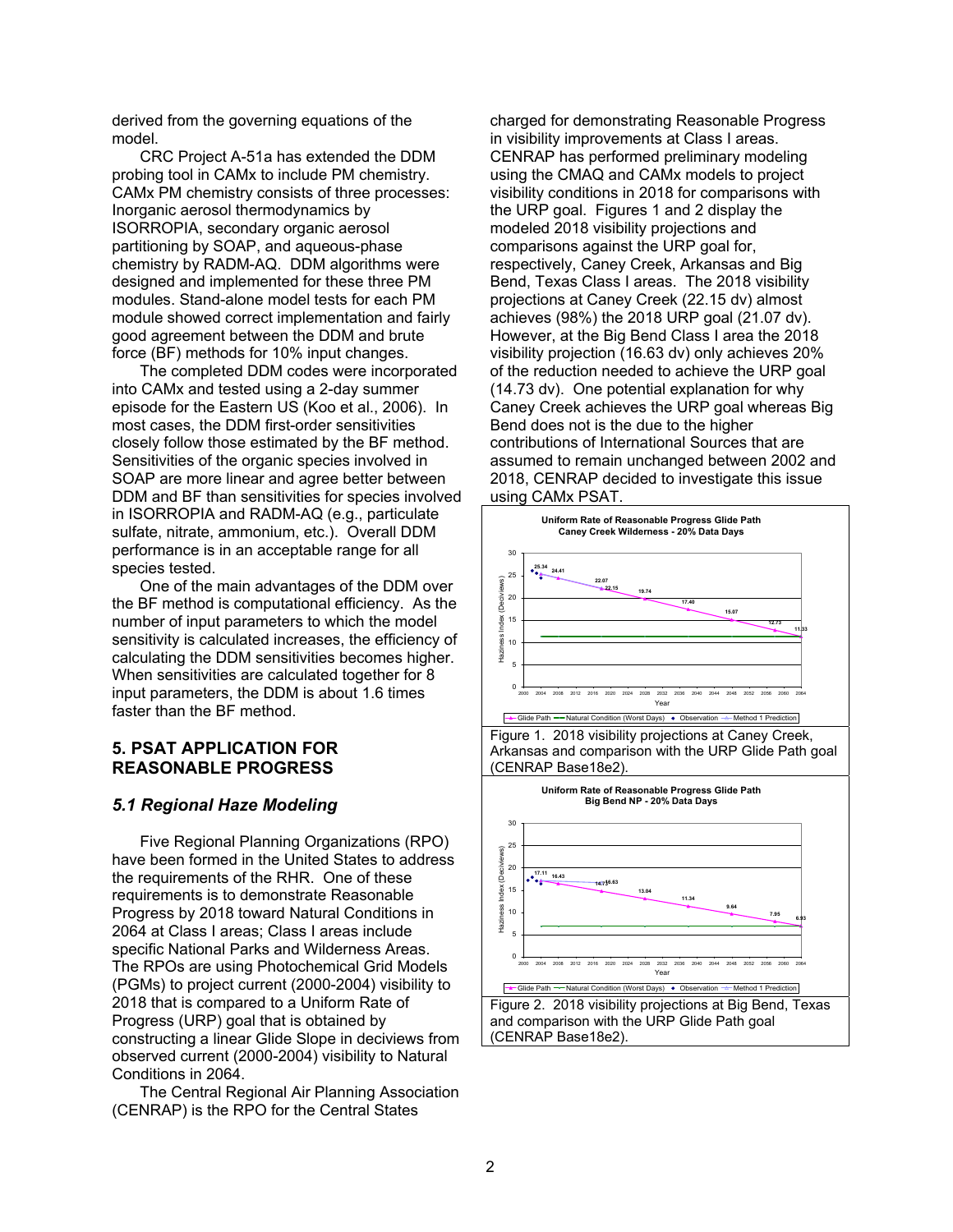# *5.2 Initial CENRAP PM Source Apportionment Modeling*

CENRAP performed a geographic PM Source Apportionment Technology (PSAT) using CAMx and the 2018 Base E emissions scenario. Figure 3 displays the geographic source regions used in the PSAT run that includes separate contributions for each CENRAP State and adjacent States as well as Canada and Mexico. For this PSAT run, only geographic sources apportionment was performed with no stratification by source categories.



### *5.3 Initial PSAT Results*

The CENRAP initial PSAT simulation provided the contribution of SO4, NO3, primary PM (EC, OC, PMF and PMC) from each source region (e.g., State)throughout the modeling domain, including the Class I areas. The PSAT output was processed to obtain the geographic contribution to visibility impairment at the Class I areas. Figure 4 displays the PSAT visibility results for Big Bend National Park on the Texas/Mexico border. The different shadings represent contributions from the different source regions, with the top two stacked bars of grey with vertical lines represent the contributions due to secondary organic aerosol (SOA) from biogenic and anthropogenic VOC emissions (i.e., no geographic source apportionment for SOA). The three largest contributing source regions are Texas (red dots), Mexico (green) and Boundary Conditions (BCs, grey horizontal lines) that contribute, respectively, 23%, 29% and 27% (~80% total) to visibility impairment at Big Bend National Park. In total,

approximately 60% of the estimated visibility impairment at Big Bend National Park in 2018 is due to sources that the U.S. can not control, such as Mexico, Global Transport (BCs) and SOA due to biogenic sources. This is in contrast to Caney Creek Arkansas where only approximately 15% of the visibility impairment is due to these controllable sources.



# *5.4 Additional PSAT Modeling*

CENRAP is planning two additional rounds of PSAT modeling. The first round is designed to provide a better estimate of the contribution of anthropogenic U.S. emissions versus uncontrollable sources to visibility impairment at Class I areas. CAMx/PSAT will be run for 2002 and 2018 with separate source regions for U.S. versus international sources and with the emissions split into natural and anthropogenic emission categories. Natural emission source categories would include:

- Biogenic emissions;
- Wildfires: and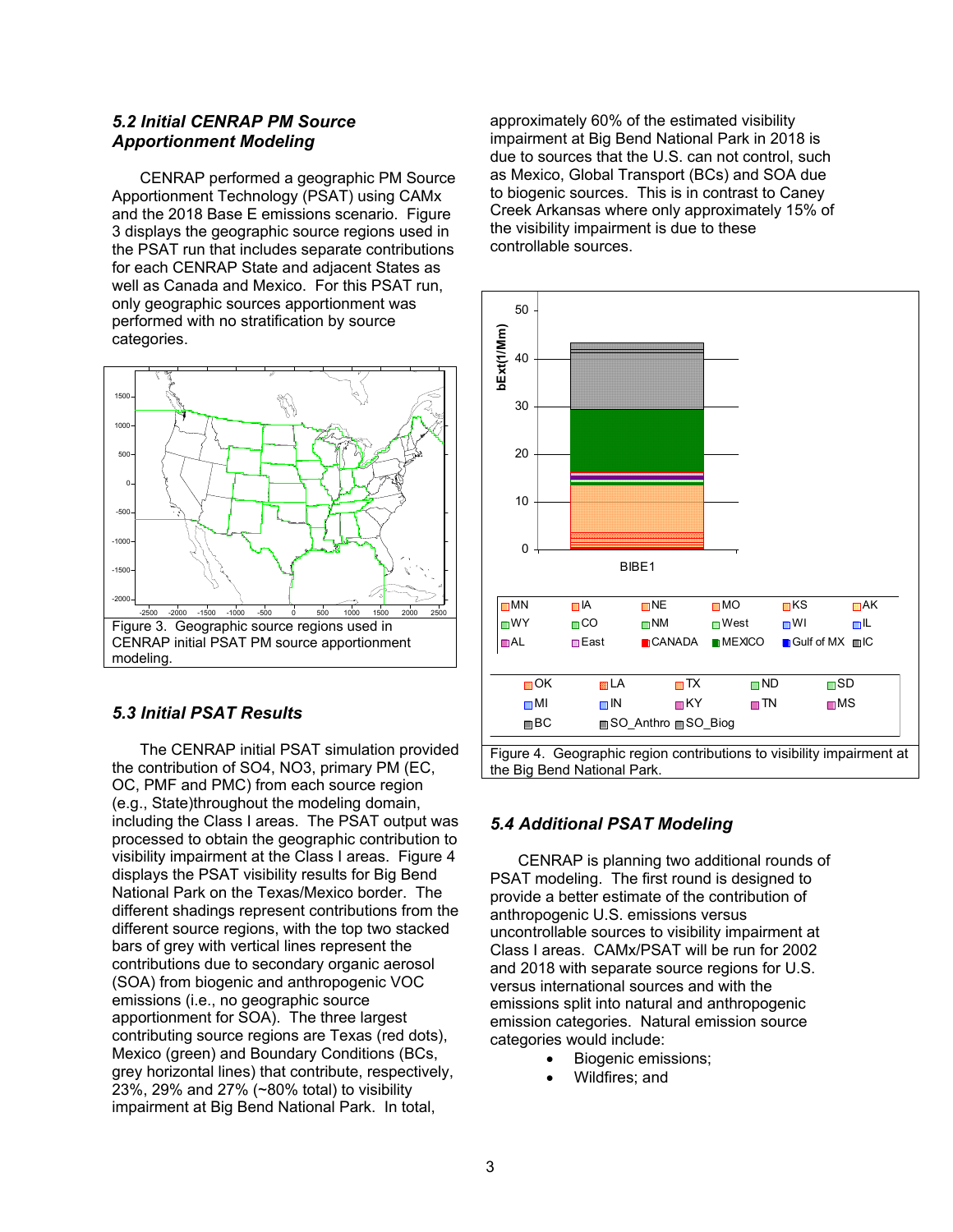• Wind blown dust from natural lands (e.g., not including agricultural lands).

Using these results will allow CENRAP to develop Glide Paths for U.S. anthropogenic sources and account for the contributions of International Transport when determining whether Reasonable Progress is being achieved in 2018.

The second round of PSAT modeling will again separate the modeling domain by States, but provide more detailed assessment of the contributions by source category. More specific, separate PM source apportionment will be obtained by CENRAP State and by:

- Electrical Generating Units (EGUs);
- Non-EGU point sources;
- On-road mobile sources;
- Non-road mobile sources;
- Area sources; and
- Biogenic sources.

The results in the second round of PSAT modeling will be used to assist in the design of control strategies for improving regional haze in the Central States.

# **6. PSAT MODELING FOR SOURCE-SPECIFIC CONTRIBUTIONS**

Another element of the RHR is the evaluation of the need for Best Available Retrofit Technology (BART) for specific stationary sources that are shown to contribute significantly to visibility impairment at Class I areas. The Texas Commissions of Environmental Quality (TCEQ) used CAMx and PSAT to perform group exemption modeling of potential BART-eligible sources (ENVIRON, 2005b; Morris and Nopmongcol, 2006). PSAT was configured to work with the full-science Plume-in-Grid (PiG) module in CAMx to better simulate the nearsource plume dynamics and chemistry.

The TCEQ BART exemption screening analysis using PSAT/PiG started with the CENRAP annual 2002 36 km modeling database. A 12 km grid was added over Texas and nearby areas as shown in Figure 5. Figure 6 shows the 12 km modeling grid and the locations of potential BART-eligible sources and IMPROVE monitoring sites that include Class I areas. Groups of Texas BART sources were separately modeled using CAMx/PSAT/PiG and the visibility impacts at Class I areas analyzed. Those BART groups whose visibility impacts at Class I areas were below the 0.5 deciview significant threshold were determined to be exempt from the BART process.





#### **7. CONCLUSIONS**

The source apportionment, DDM and PA Probing Tools have been extended to the PM portions of the CAMx model. Preliminary evaluations of the DDM sensitivity approach use for PM has shown in agrees with the Brute Force approach (i.e., two runs, a base and emissions perturbation) for small (10%) changes in emissions (Koo et al., 2006).

The PM Source Apportionment Technology (PSAT) is currently being used by several groups as a diagnostic tool for improving model